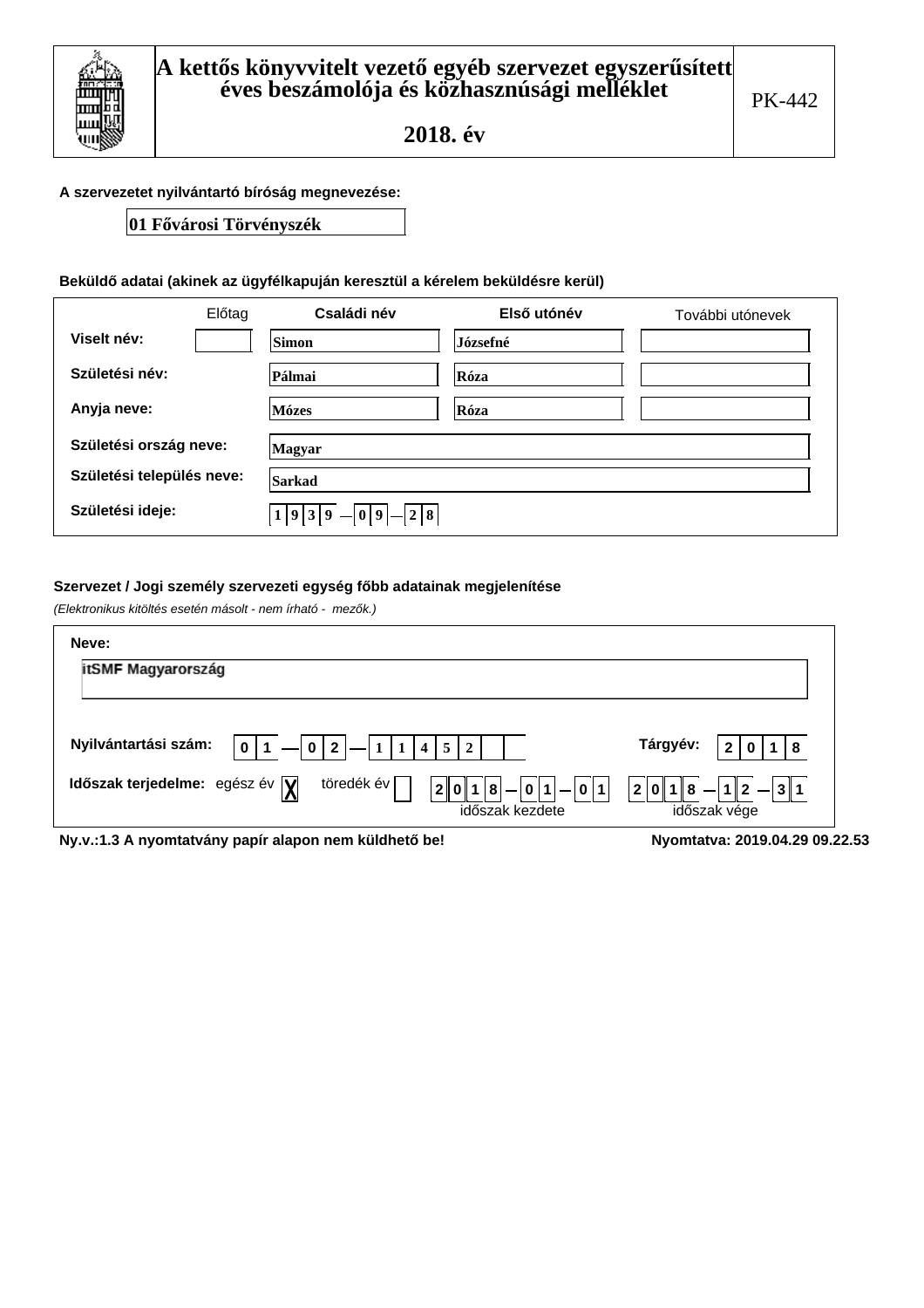|                                                                                                                                                                                                                                                                                                                        |                                                                                                                                                       | A kettős könyvvitelt vezető egyéb szervezet egyszerűsített<br>éves beszámolója és közhasznúsági melléklet<br>2018. év | PK-442 |  |  |  |  |
|------------------------------------------------------------------------------------------------------------------------------------------------------------------------------------------------------------------------------------------------------------------------------------------------------------------------|-------------------------------------------------------------------------------------------------------------------------------------------------------|-----------------------------------------------------------------------------------------------------------------------|--------|--|--|--|--|
| A szervezetet nyilvántartó bíróság megnevezése:<br>Tárgyév:<br>8<br>2<br>$\mathbf{1}$<br>0<br>01 Fővárosi Törvényszék<br>Időszak terjedelme: egész év  X <br>töredék év<br>3 1<br>$\pmb{8}$<br>$2 0 1 8 $ - $ 0 1 $ - $ 0 1 $<br>2 0 1 <br>időszak kezdete<br>időszak vége                                             |                                                                                                                                                       |                                                                                                                       |        |  |  |  |  |
| Válassza ki, hogy a beszámoló (és közhasznúsági melléklet) az alábbiak közül melyikre vonatkozik!<br>a. Szervezet<br>b. Jogi személy szervezeti egység (származtatott jogi személy)                                                                                                                                    |                                                                                                                                                       |                                                                                                                       |        |  |  |  |  |
| Szervezet neve:<br>itSMF Magyarország<br>Szervezet székhelye:                                                                                                                                                                                                                                                          |                                                                                                                                                       |                                                                                                                       |        |  |  |  |  |
| Irányítószám:<br>Közterület neve:<br>Házszám:                                                                                                                                                                                                                                                                          | Település:<br>$\mathbf{1}$<br>1 3 9<br>Váci<br>Lépcsőház:<br>91                                                                                       | <b>Budapest</b><br>Közterület jellege:<br> út<br>Emelet:<br>Ajtó:                                                     |        |  |  |  |  |
| Irányítószám:                                                                                                                                                                                                                                                                                                          | Jogi személy szervezeti egység neve:<br>Jogi személy szervezeti egység székhelye:<br>Település:                                                       |                                                                                                                       |        |  |  |  |  |
| Közterület neve:<br>Házszám:                                                                                                                                                                                                                                                                                           | Lépcsőház:                                                                                                                                            | Közterület jellege:<br>Emelet:<br>Ajtó:                                                                               |        |  |  |  |  |
|                                                                                                                                                                                                                                                                                                                        | Nyilvántartási szám:<br>$\boxed{0 1} - \boxed{0 2} - \boxed{1} \boxed{1} 4 \boxed{5} 2$<br>(Jogi személy szervezeti egység esetében: "Anyaszervezet") |                                                                                                                       |        |  |  |  |  |
| Bejegyző határozat száma:<br>$\left  \mathsf{P} \right  \mathsf{k} \left  \cdot \right  6 \left  0 \left  1 \left  1 \right  2 \right  \left  / \left  2 \right  0 \left  0 \right  5 \right  / \left  1 \right  4$<br> 7 7<br>(Jogi személy szervezeti egység esetében:<br>Jogi személlyé nyilvánító határozat száma) |                                                                                                                                                       |                                                                                                                       |        |  |  |  |  |
| Szervezet / Jogi személy szervezeti egység adószáma:<br>$18117613-2-41$                                                                                                                                                                                                                                                |                                                                                                                                                       |                                                                                                                       |        |  |  |  |  |
| Szervezet / Jogi személy szervezeti egység<br>képviselőjének neve:<br>Sarkadi Nagy István                                                                                                                                                                                                                              |                                                                                                                                                       |                                                                                                                       |        |  |  |  |  |
| Képviselő aláírása:<br>Keltezés:                                                                                                                                                                                                                                                                                       |                                                                                                                                                       |                                                                                                                       |        |  |  |  |  |
| <b>Budapest</b>                                                                                                                                                                                                                                                                                                        |                                                                                                                                                       | $ 2 0 1 9 - 0 3 -3 1$                                                                                                 |        |  |  |  |  |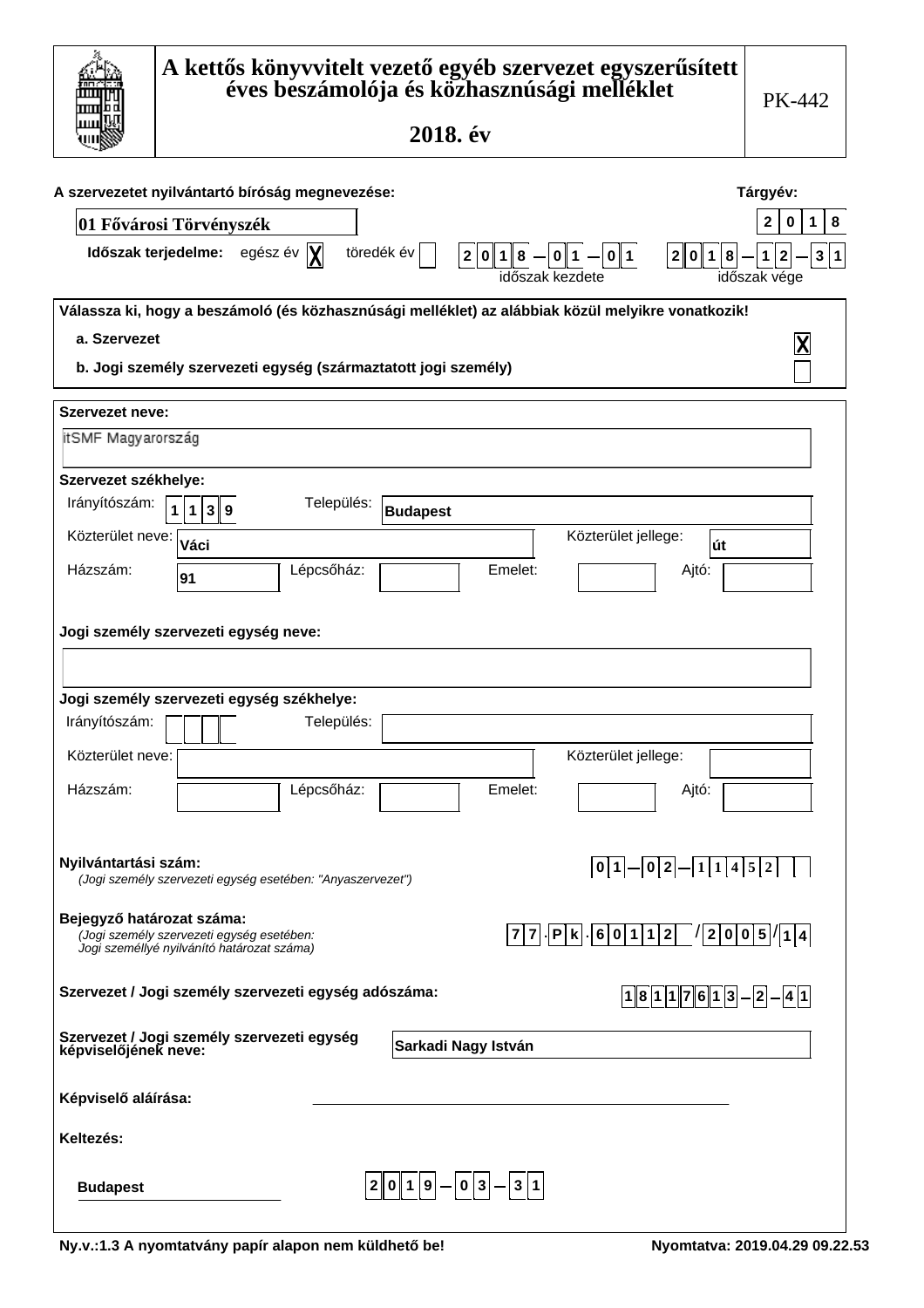

Szervezet / Jogi személy szervezeti egység neve:

itSMF Magyarország

| Az egyszerűsített éves beszámoló mérlege<br>(Adatok ezer forintban.) |                                                                       |          |                          |         |  |  |
|----------------------------------------------------------------------|-----------------------------------------------------------------------|----------|--------------------------|---------|--|--|
|                                                                      |                                                                       | Előző év | Előző év<br>helyesbítése | Tárgyév |  |  |
|                                                                      | ESZKÖZÖK (AKTÍVÁK)                                                    |          |                          |         |  |  |
| Α.                                                                   | Befektetett eszközök                                                  | 418      |                          | 186     |  |  |
|                                                                      | I. Immateriális javak                                                 |          |                          |         |  |  |
|                                                                      | II. Tárgyi eszközök                                                   | 418      |                          | 186     |  |  |
|                                                                      | III. Befektetett pénzügyi eszközök                                    |          |                          |         |  |  |
| <b>B.</b>                                                            | Forgóeszközök                                                         | 34 936   |                          | 37 517  |  |  |
|                                                                      | I. Készletek                                                          | 253      |                          | 253     |  |  |
|                                                                      | II. Követelések                                                       | 5 0 3 1  |                          | 7 0 0 4 |  |  |
|                                                                      | III. Értékpapírok                                                     |          |                          |         |  |  |
|                                                                      | IV. Pénzeszközök                                                      | 29 652   |                          | 30 260  |  |  |
| C.                                                                   | Aktív időbeli elhatárolások                                           | 17       |                          |         |  |  |
|                                                                      | ESZKÖZÖK ÖSSZESEN                                                     | 35 371   |                          | 37 703  |  |  |
|                                                                      | FORRÁSOK (PASSZÍVÁK)                                                  |          |                          |         |  |  |
| D.                                                                   | Saját tőke                                                            | 32 432   |                          | 32 528  |  |  |
|                                                                      | I. Induló tőke/jegyzett tőke                                          |          |                          |         |  |  |
|                                                                      | II. Tőkeváltozás/eredmény                                             | 29 012   |                          | 32 432  |  |  |
|                                                                      | III. Lekötött tartalék                                                |          |                          |         |  |  |
|                                                                      | IV. Értékelési tartalék                                               |          |                          |         |  |  |
|                                                                      | V. Tárgyévi eredmény alaptevékenységből<br>(közhasznú tevékenységből) | 3 4 2 0  |                          | 96      |  |  |
|                                                                      | VI. Tárgyévi erdemény vállalkozási tevékenységből                     |          |                          |         |  |  |
| Е.                                                                   | Céltartalékok                                                         |          |                          |         |  |  |
| F.                                                                   | Kötelezettségek                                                       | 2880     |                          | 4882    |  |  |
|                                                                      | I. Hátrasorolt kötelezettségek                                        |          |                          |         |  |  |
|                                                                      | II. Hosszú lejáratú kötelezettségek                                   |          |                          |         |  |  |
|                                                                      | III. Rövid lejáratú kötelezettségek                                   | 2880     |                          | 4882    |  |  |
| G.                                                                   | Passzív időbeli elhatárolások                                         | 59       |                          | 293     |  |  |
|                                                                      | FORRÁSOK ÖSSZESEN                                                     | 35 371   |                          | 37 703  |  |  |

Ny.v.:1.3 A nyomtatvány papír alapon nem küldhető be!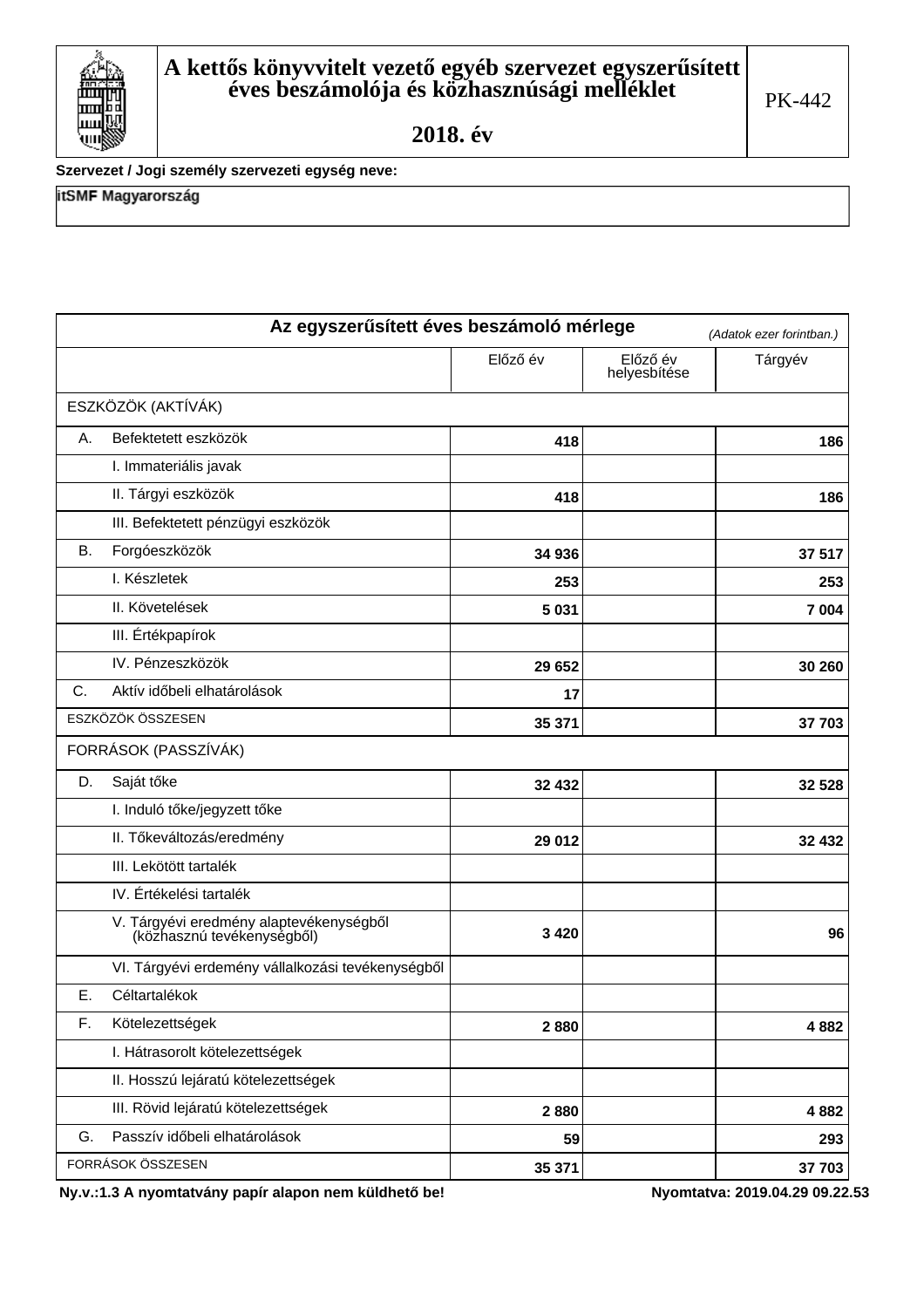

# Szervezet / Jogi személy szervezeti egység neve:

# itSMF Magyarország

|                                              |                 |                          |         |                          | Az egyszerűsített éves beszámoló eredménykimutatása |         |          | (Adatok ezer forintban.) |         |
|----------------------------------------------|-----------------|--------------------------|---------|--------------------------|-----------------------------------------------------|---------|----------|--------------------------|---------|
|                                              | Alaptevékenység |                          |         | Vállalkozási tevékenység |                                                     |         |          | Összesen                 |         |
|                                              | előző év        | előző év<br>helyesbítése | tárgyév | előző év                 | előző év<br>helyesbítése                            | tárgyév | előző év | előző év<br>helyesbítése | tárgyév |
| 1. Értékesítés nettó árbevétele              | 32 344          |                          | 35 456  |                          |                                                     |         | 32 344   |                          | 35 456  |
| 2. Aktivált saját teljesítmények<br>értéke   |                 |                          |         |                          |                                                     |         |          |                          |         |
| 3. Egyéb bevételek                           | 794             |                          | 1424    |                          |                                                     |         | 794      |                          | 1424    |
| ebből:                                       |                 |                          |         |                          |                                                     |         |          |                          |         |
| - tagdíj                                     | 790             |                          | 790     |                          |                                                     |         | 790      |                          | 790     |
| - alapítótól kapott befizetés                |                 |                          |         |                          |                                                     |         |          |                          |         |
| - támogatások                                |                 |                          |         |                          |                                                     |         |          |                          |         |
| ebből: adományok                             |                 |                          |         |                          |                                                     |         |          |                          |         |
| 4. Pénzügyi műveletek<br>bevételei           | 20              |                          | 9       |                          |                                                     |         | 20       |                          | 9       |
| A. Összes bevétel (1+-2+3+4)                 | 33 158          |                          | 36 889  |                          |                                                     |         | 33 158   |                          | 36 889  |
| ebből: közhasznú tevékenység<br>bevételei    | 33 158          |                          | 36 889  |                          |                                                     |         | 33 158   |                          | 36 889  |
| 5. Anyagjellegű ráfordítások                 | 28 10 2         |                          | 35 614  |                          |                                                     |         | 28 102   |                          | 35 614  |
| 6. Személyi jellegű ráfordítások             | 442             |                          | 191     |                          |                                                     |         | 442      |                          | 191     |
| ebből: vezető tisztségviselők<br>juttatásai  | 0               |                          | 0       |                          |                                                     |         | 0        |                          | 0       |
| 7. Értékcsökkenési leírás                    | 408             |                          | 327     |                          |                                                     |         | 408      |                          | 327     |
| 8. Egyéb ráfordítások                        | 346             |                          | 177     |                          |                                                     |         | 346      |                          | 177     |
| 9. Pénzügyi műveletek<br>ráfordításai        | 440             |                          | 484     |                          |                                                     |         | 440      |                          | 484     |
| B. Összes ráfordítás<br>$(5+6+7+8+9)$        | 29 738          |                          | 36 793  |                          |                                                     |         | 29 738   |                          | 36 793  |
| ebből: közhasznú tevékenység<br>ráfordításai | 29 738          |                          | 36 793  |                          |                                                     |         | 29 738   |                          | 36 793  |
| C. Adózás előtti eredmény<br>$(A-B)$         | 3 4 2 0         |                          | 96      |                          |                                                     |         | 3 4 2 0  |                          | 96      |
| 10. Adófizetési kötelezettség                |                 |                          |         |                          |                                                     |         |          |                          |         |
| D. Tárgyévi eredmény (C-10)                  | 3 4 2 0         |                          | 96      |                          |                                                     |         | 3 4 2 0  |                          | 96      |

Ny.v.:1.3 A nyomtatvány papír alapon nem küldhető be!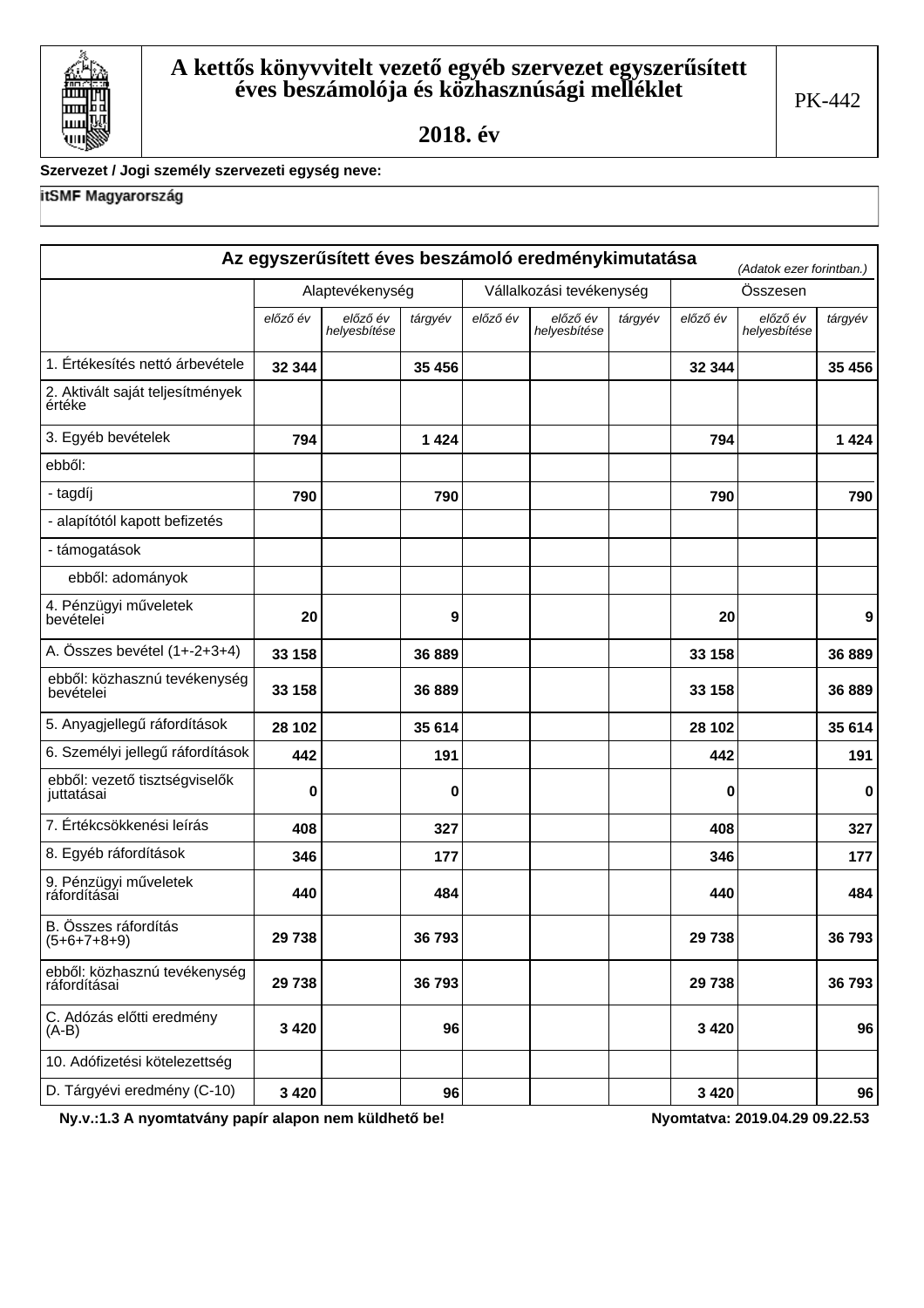

#### Szervezet / Jogi személy szervezeti egység neve:

itSMF Magyarország

|                                                                                                                                                                         |                 |                          |         |                          | Az egyszerűsített éves beszámoló eredménykimutatása 2. |         |          | (Adatok ezer forintban.) |         |
|-------------------------------------------------------------------------------------------------------------------------------------------------------------------------|-----------------|--------------------------|---------|--------------------------|--------------------------------------------------------|---------|----------|--------------------------|---------|
|                                                                                                                                                                         | Alaptevékenység |                          |         | Vállalkozási tevékenység |                                                        |         | Összesen |                          |         |
|                                                                                                                                                                         | előző év        | előző év<br>helyesbítése | tárgyév | előző év                 | előző év<br>helyesbítése                               | tárgyév | előző év | előző év<br>helyesbítése | tárgyév |
| Tájékoztató adatok                                                                                                                                                      |                 |                          |         |                          |                                                        |         |          |                          |         |
| A. Központi költségvetési<br>támogatás                                                                                                                                  | 0               |                          | 0       |                          |                                                        |         | 0        |                          | 0       |
| ebből:<br>- normatív támogatás                                                                                                                                          |                 |                          |         |                          |                                                        |         |          |                          |         |
| B. Helyi önkormányzati<br>költségvetési támogatás                                                                                                                       |                 |                          |         |                          |                                                        |         |          |                          |         |
| ebből:<br>- normatív támogatás                                                                                                                                          |                 |                          |         |                          |                                                        |         |          |                          |         |
| C. Az Európai Unió strukturális<br>alapjaiból, illetve a Kohéziós<br>Alapból nyújtott támogatás                                                                         |                 |                          |         |                          |                                                        |         |          |                          |         |
| D. Az Európai Unió költség-<br>vetéséből vagy más államtól,<br>nemzetközi szervezettől<br>származó támogatás                                                            |                 |                          |         |                          |                                                        |         |          |                          |         |
| E. A személyi jövedelemadó<br>meghatározott részének az<br>adózó rendelkezése szerinti fel-<br>használásáról szóló 1996. évi<br>CXXVI.törvény alapján átutalt<br>összeg |                 |                          |         |                          |                                                        |         |          |                          |         |
| F. Közszolgáltatási bevétel                                                                                                                                             |                 |                          |         |                          |                                                        |         |          |                          |         |
| G. Adományok                                                                                                                                                            |                 |                          |         |                          |                                                        |         |          |                          |         |

| Könyvvizsgálói záradék                            |      |                         |     |
|---------------------------------------------------|------|-------------------------|-----|
| Az adatok könyvvizsgálattal alá vannak támasztva. | lgen | $\overline{\mathbf{X}}$ | Nem |

Ny.v.:1.3 A nyomtatvány papír alapon nem küldhető be!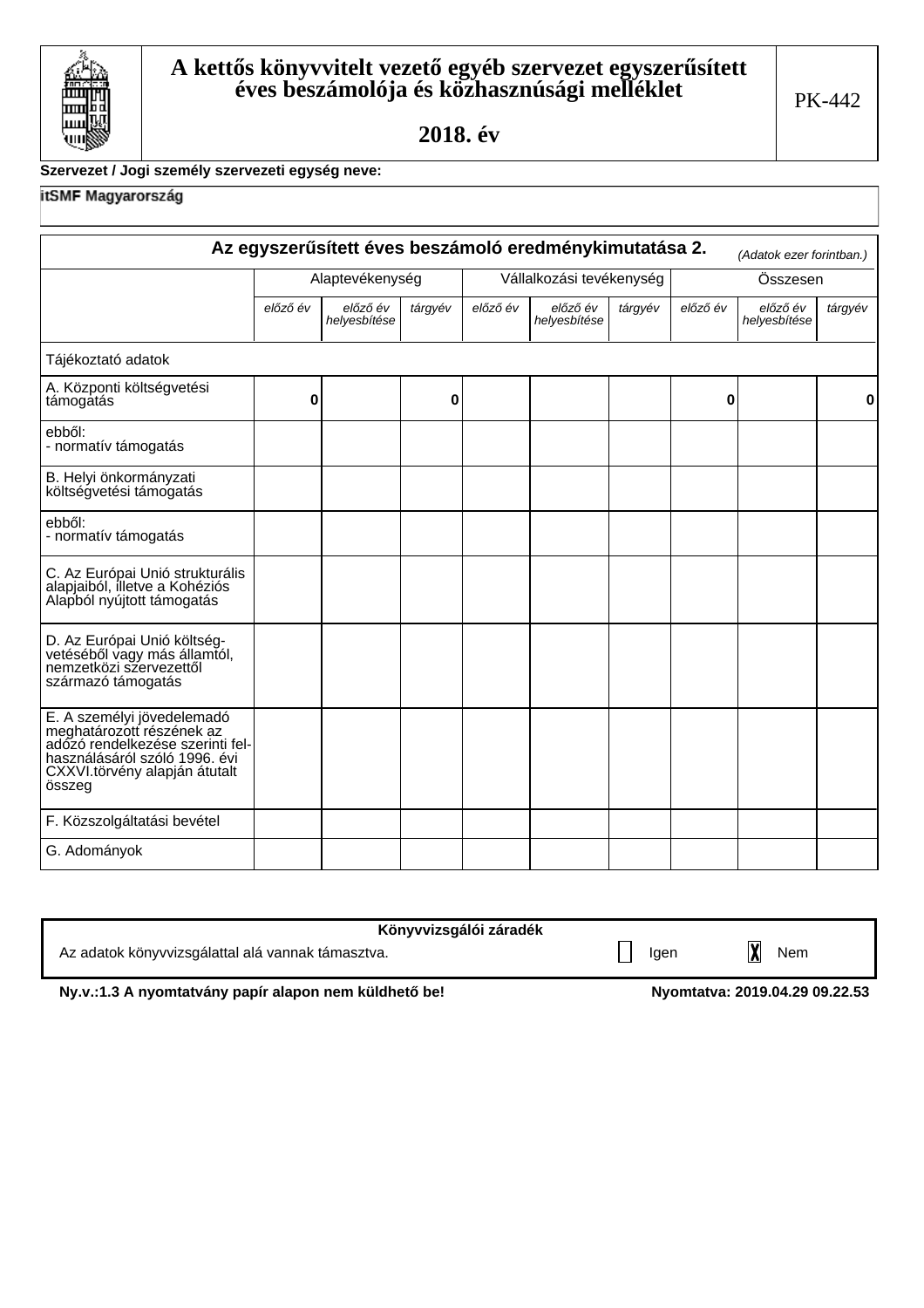| ш       |
|---------|
|         |
| Ш       |
| ш       |
|         |
| d<br>UΙ |
|         |

| 1. Szervezet / Jogi személy szervezeti egység azonosító adatai                                            |               |                                 |
|-----------------------------------------------------------------------------------------------------------|---------------|---------------------------------|
| 1.1 Név: Szervezet                                                                                        |               |                                 |
| itSMF Magyarország                                                                                        |               |                                 |
|                                                                                                           |               |                                 |
| 1.2 Székhely: Szervezet                                                                                   |               |                                 |
| Irányítószám:<br>Település:<br>1139<br><b>Budapest</b>                                                    |               |                                 |
| Közterület jellege:<br>Közterület neve:<br>Váci                                                           |               | út                              |
| Lépcsőház:<br>Házszám:<br>Emelet:<br>91                                                                   | Ajtó:         |                                 |
| 1.1 Név: Jogi személy szervezeti egység                                                                   |               |                                 |
|                                                                                                           |               |                                 |
| 1.2 Székhely: Jogi személy szervezeti egység                                                              |               |                                 |
| Irányítószám:<br>Település:                                                                               |               |                                 |
| Közterület neve:<br>Közterület jellege:                                                                   |               |                                 |
| Házszám:<br>Lépcsőház:<br>Emelet:                                                                         | Ajtó:         |                                 |
| 1.3 Bejegyző / Jogi személlyé nyilvánító határozat száma:<br> 7 7                                         | . P k<br>-601 | $\frac{1}{2}  0 0 5 1 1 4$      |
| 1.4 Nyilvántartási szám: ("Anyaszervezet")                                                                | 0 1           | 5<br>$\overline{2}$<br>4        |
| 1.5 Szervezet / Jogi személy szervezeti egység adószáma:                                                  | 181176113     | 2<br>41                         |
| 1.6 Szervezet / Jogi személy szervezeti egység<br>Sarkadi Nagy István<br>képviselőjének neve:             |               |                                 |
|                                                                                                           |               |                                 |
| 2. Tárgyévben végzett alapcél szerinti és közhasznú tevékenységek bemutatása                              |               |                                 |
|                                                                                                           |               |                                 |
|                                                                                                           |               |                                 |
|                                                                                                           |               |                                 |
|                                                                                                           |               |                                 |
|                                                                                                           |               |                                 |
|                                                                                                           |               |                                 |
|                                                                                                           |               |                                 |
| 3. Közhasznú tevékenységek bemutatása (tevékenységenként)                                                 |               |                                 |
| 3.1 Közhasznú tevékenység megnevezése:<br>Informatika képesités megszerzésének támogatása                 |               |                                 |
| 3.2 Közhasznú tevékenységhez kapcsolódó közfeladat, jogszabályhely:                                       |               | 2011.évi CXC.törv.4§(1)bekezdés |
| (n)felnöttképzési közfeladat                                                                              |               |                                 |
| 3.3 Közhasznú tevékenység célcsoportja:<br>Informatikusok                                                 |               |                                 |
| 3.4 Közhasznú tevékenységből részesülők létszáma:                                                         | 469           |                                 |
| 3.5 Közhasznú tevékenység főbb eredményei:                                                                |               |                                 |
| Akkreditált vizsgaközpontként nemzetközi képesitések magyar nyelven történő megszerzésének<br>támogatása. |               |                                 |
|                                                                                                           |               |                                 |
|                                                                                                           |               |                                 |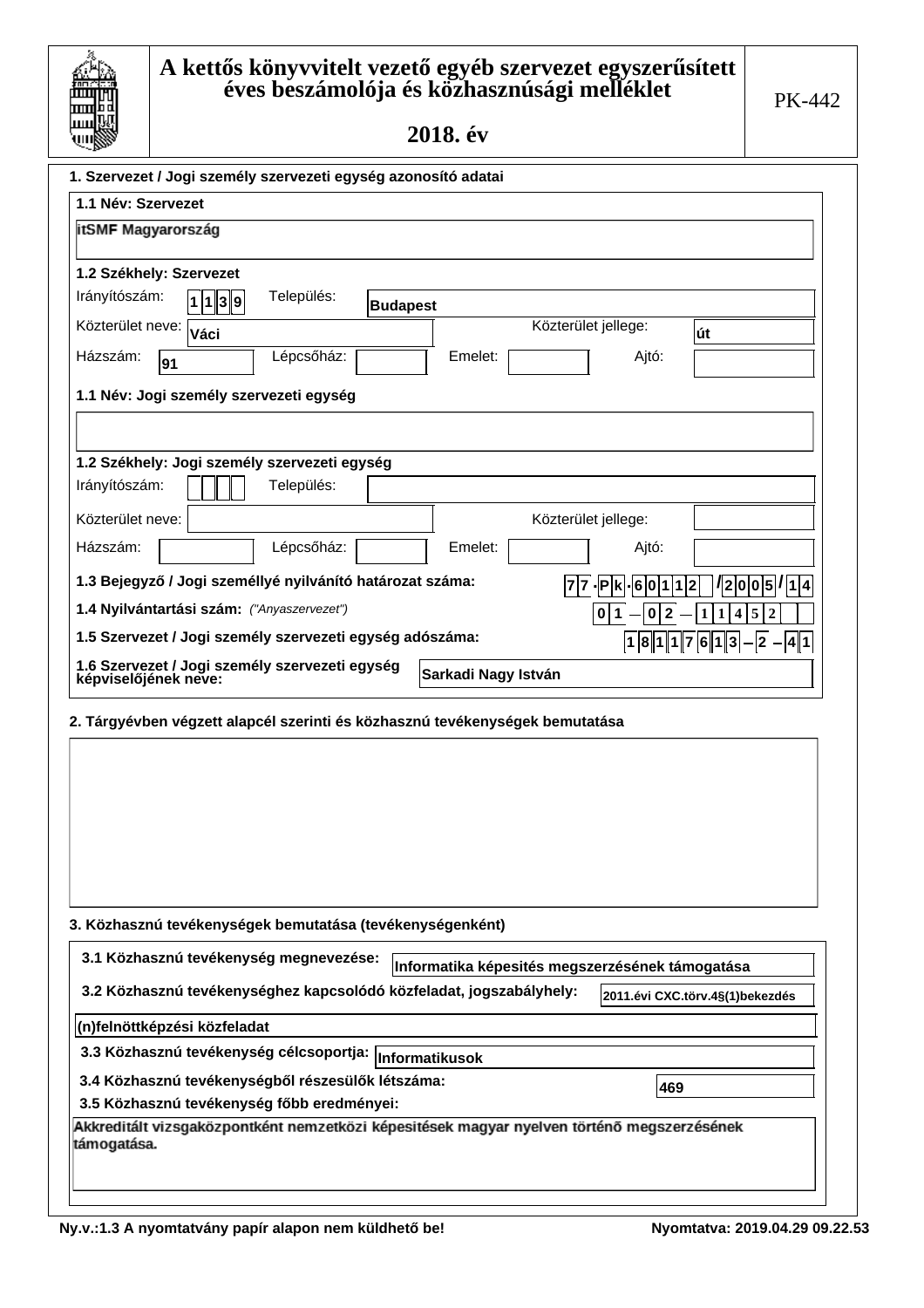

г

# ${\mathbf A}$  kettős könyvvitelt vezető egyéb szervezet egyszerűsített éves beszámolója és közhasznúsági melléklet

2018. év

| 1. Szervezet / Jogi személy szervezeti egység azonosító adatai                                                                                                                                                                                                                                                                                                                                                                                                                                                                             |         |                     |                      |  |  |
|--------------------------------------------------------------------------------------------------------------------------------------------------------------------------------------------------------------------------------------------------------------------------------------------------------------------------------------------------------------------------------------------------------------------------------------------------------------------------------------------------------------------------------------------|---------|---------------------|----------------------|--|--|
| 1.1 Név: Szervezet                                                                                                                                                                                                                                                                                                                                                                                                                                                                                                                         |         |                     |                      |  |  |
| itSMF Magyarország                                                                                                                                                                                                                                                                                                                                                                                                                                                                                                                         |         |                     |                      |  |  |
|                                                                                                                                                                                                                                                                                                                                                                                                                                                                                                                                            |         |                     |                      |  |  |
| 1.2 Székhely: Szervezet                                                                                                                                                                                                                                                                                                                                                                                                                                                                                                                    |         |                     |                      |  |  |
| Irányítószám:<br>Település:<br> 1  1  3  9 <br><b>Budapest</b>                                                                                                                                                                                                                                                                                                                                                                                                                                                                             |         |                     |                      |  |  |
| Közterület neve: Váci                                                                                                                                                                                                                                                                                                                                                                                                                                                                                                                      |         | Közterület jellege: | út                   |  |  |
| Lépcsőház:<br>Házszám:<br>91                                                                                                                                                                                                                                                                                                                                                                                                                                                                                                               | Emelet: | Ajtó:               |                      |  |  |
| 1.1 Név: Jogi személy szervezeti egység                                                                                                                                                                                                                                                                                                                                                                                                                                                                                                    |         |                     |                      |  |  |
|                                                                                                                                                                                                                                                                                                                                                                                                                                                                                                                                            |         |                     |                      |  |  |
| 1.2 Székhely: Jogi személy szervezeti egység                                                                                                                                                                                                                                                                                                                                                                                                                                                                                               |         |                     |                      |  |  |
| Irányítószám:<br>Település:                                                                                                                                                                                                                                                                                                                                                                                                                                                                                                                |         |                     |                      |  |  |
| Közterület neve:                                                                                                                                                                                                                                                                                                                                                                                                                                                                                                                           |         | Közterület jellege: |                      |  |  |
| Házszám:<br>Lépcsőház:                                                                                                                                                                                                                                                                                                                                                                                                                                                                                                                     | Emelet: | Ajtó:               |                      |  |  |
| 1.3 Bejegyző / Jogi személlyé nyilvánító határozat száma:                                                                                                                                                                                                                                                                                                                                                                                                                                                                                  |         | 77-Pk<br>-601       | 5 / 1 4<br>210<br>I٥ |  |  |
| 1.4 Nyilvántartási szám: ("Anyaszervezet")                                                                                                                                                                                                                                                                                                                                                                                                                                                                                                 |         | 0<br>1              | 5                    |  |  |
| 1.5 Szervezet / Jogi személy szervezeti egység adószáma:                                                                                                                                                                                                                                                                                                                                                                                                                                                                                   |         | 181176113           | 2<br>141             |  |  |
| 1.6 Szervezet / Jogi személy szervezeti egység<br>Sarkadi Nagy István<br>képviselőjének neve:                                                                                                                                                                                                                                                                                                                                                                                                                                              |         |                     |                      |  |  |
| 2. Tárgyévben végzett alapcél szerinti és közhasznú tevékenységek bemutatása                                                                                                                                                                                                                                                                                                                                                                                                                                                               |         |                     |                      |  |  |
| Az itSMF Magyarország mint az itSMF International hazai tagszervezete egyrészt képviseli hazánkat a<br>nemzetközi szervezetben, másrészt olyan konferenciákat szervez, amelyek elősegitik az informatika<br>nemzetközi bevált gyakorlatának terjesztését és alkalmazási tapasztalatok megosztását,nemzetközi<br>feljődés követését.<br>A nemzetközi rendszer egységes oktatási és vizsgarendszerének támogatása területén egyrészt a<br>settäsi visaalu lotaviltéakt ha asammahaht ja vhusi os itäät lokatävh thua ook intarnatikua oshuhu |         |                     |                      |  |  |

nemzetközi vizsgák leforditását és szervezését is végzi az itSMF lehetővé téve sok informatikus számára nemzetközileg elfogadott IT szolgáltatás menedzsment diplomák megszerzését.

Ezzel nem csak javitja a nemzetközi minősitést szerzett szakemberek munkához jutását,nemzetközi vizsgák szervezésével biztositja a konferenciák szervezésének anyagi fedezetét. Az itSMF Magyarország akkreditált vizsgaközpont is.

3. Közhasznú tevékenységek bemutatása (tevékenységenként)

| 3.1 Közhasznú tevékenység megnevezése:<br>Inf.Szolg.menedzsm.tapasztalatok megosztása |                              |  |  |  |  |
|---------------------------------------------------------------------------------------|------------------------------|--|--|--|--|
| 3.2 Közhasznú tevékenységhez kapcsolódó közfeladat, jogszabályhely:                   | K+F és innovációs eredmények |  |  |  |  |
| hasznositása 2004 évi CXXXIV.5§(1)bekezdés e 9 pontja szerint                         |                              |  |  |  |  |
| 3.3 Közhasznú tevékenység célcsoportja: Informatikusok                                |                              |  |  |  |  |
| 3.4 Közhasznú tevékenységből részesülők létszáma:                                     | 98                           |  |  |  |  |
| 3.5 Közhasznú tevékenység főbb eredményei:                                            |                              |  |  |  |  |
| Konferencia szervezése, eredmények közzététele.                                       |                              |  |  |  |  |
|                                                                                       |                              |  |  |  |  |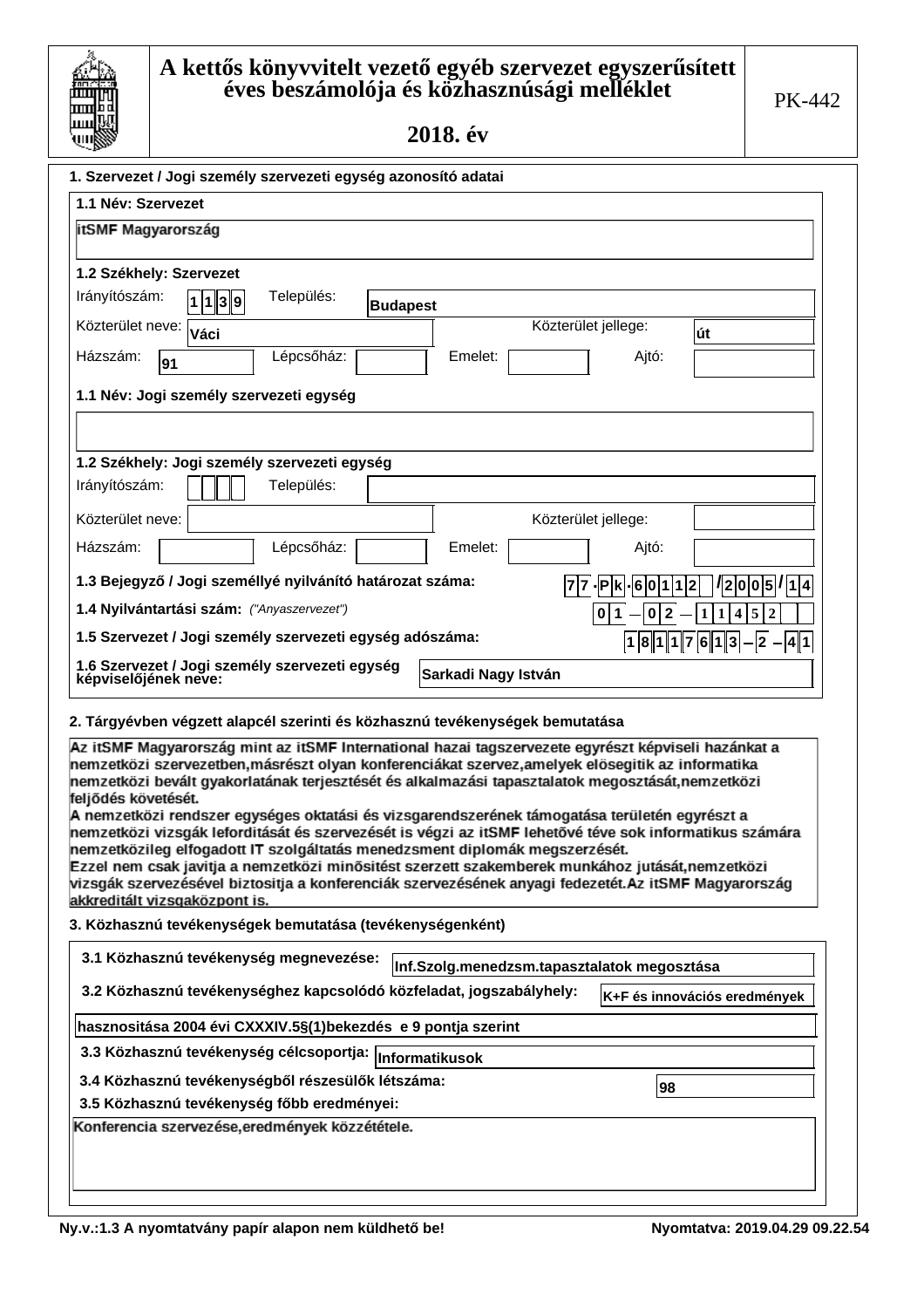

### Szervezet / Jogi személy szervezeti egység neve:

## itSMF Magyarország

|     | 5. Cél szerinti jutattások kimutatása                |          | (Adatok ezer forintban.) |
|-----|------------------------------------------------------|----------|--------------------------|
| 5.1 | Cél szerinti juttatás megnevezése                    | Előző év | Tárgyév                  |
|     | Konferenci részvétel biztositása                     | 1462     | 1693                     |
| 5.2 | Cél szerinti juttatás megnevezése                    | Előző év | Tárgy év                 |
|     |                                                      |          |                          |
| 5.3 | Cél szerinti jutattás megnevezése                    | Előző év | Tárgy év                 |
|     |                                                      |          |                          |
|     | Cél szerinti juttatások kimutatása<br>(összesen)     | 1462     | 1693                     |
|     | Cél szerinti juttatások kimutatása<br>(mindösszesen) | 1462     | 1693                     |

#### 6. Vezető tisztségviselőknek nyújtott juttatás

| 6.1 | Tisztség                                                       | Előző év (1) | Tárgyév (2)  |
|-----|----------------------------------------------------------------|--------------|--------------|
|     |                                                                | 0            | 0            |
| 6.2 | Tisztség                                                       | Előző év (1) | Tárgy év (2) |
|     |                                                                |              |              |
| Α.  | Vezető tisztségviselőknek nyújtott<br>juttatás (mindösszesen): | 0            | 0            |

Ny.v.:1.3 A nyomtatvány papír alapon nem küldhető be!<br> **12.3 A nyomtatvány papír alapon nem küldhető be!**<br>
12.54 **Nyomtatva: 2019.04.29 09.22.54**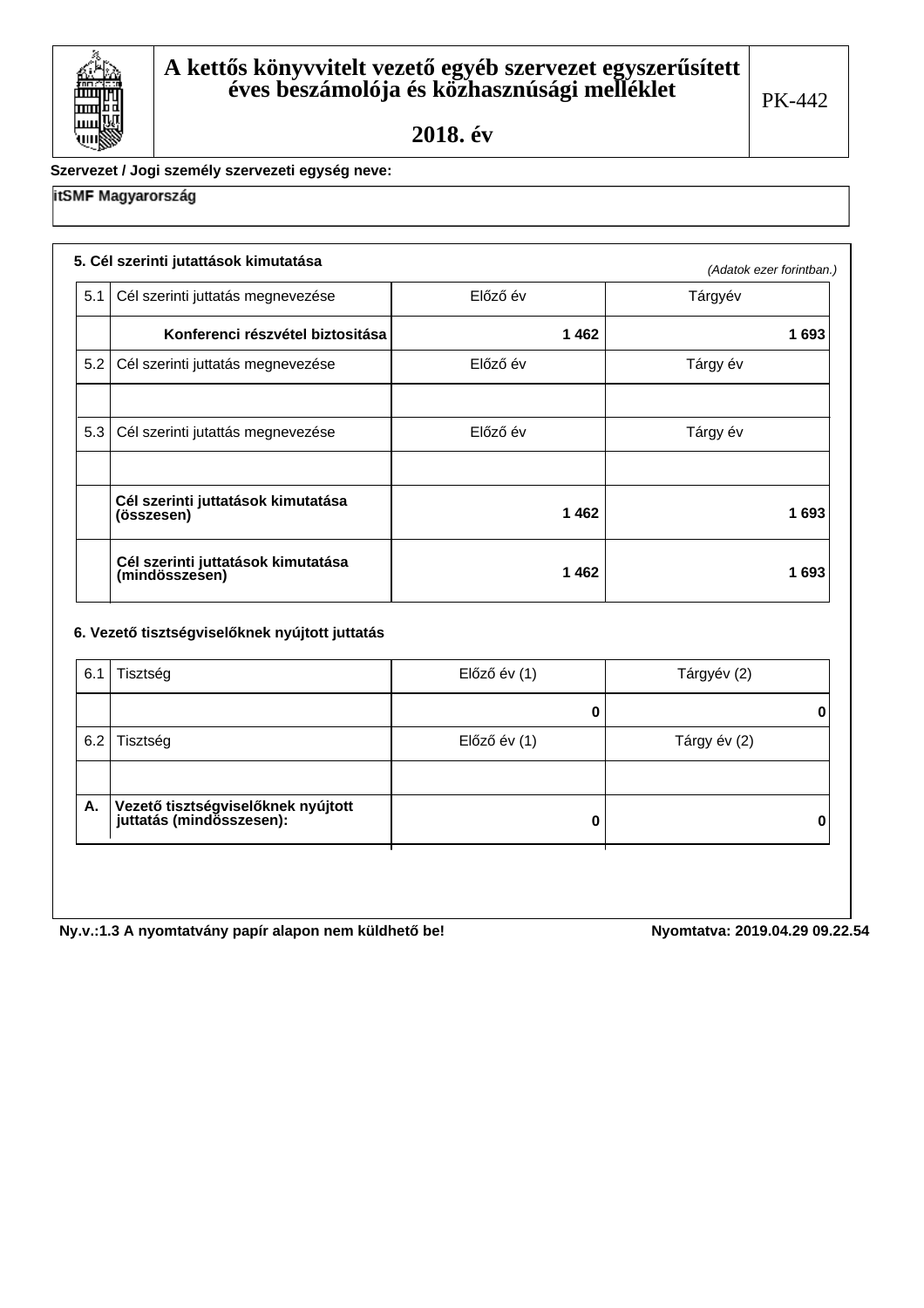

#### Szervezet / Jogi személy szervezeti egység neve:

itSMF Magyarország

| Alapadatok                                                                                                                                                                                   | Előző év (1)            | Tárgyév (2)             |  |
|----------------------------------------------------------------------------------------------------------------------------------------------------------------------------------------------|-------------------------|-------------------------|--|
| <b>B.</b> Éves összes bevétel                                                                                                                                                                | 33 158                  | 36 889                  |  |
| ebből:                                                                                                                                                                                       |                         |                         |  |
| C. A személyi jövedelemadó meghatározott részének az<br>adózó rendelkezése szerinti felhasználásáról szóló<br>1996. évi CXXVI. törvény alapján átutalt összeg                                |                         |                         |  |
| D. Közszolgáltatási bevétel                                                                                                                                                                  |                         |                         |  |
| E. Normatív támogatás                                                                                                                                                                        |                         |                         |  |
| F. Az Európai Unió strukturális alapjaiból, illetve<br>a Kohéziós Alapból nyújtott támogatás                                                                                                 |                         |                         |  |
| G. Korrigált bevétel [B-(C+D+E+F)]                                                                                                                                                           | 33 158                  | 36 889                  |  |
| H. Összes ráfordítás (kiadás)                                                                                                                                                                | 29 738                  | 36 793                  |  |
| I. Ebből személyi jellegű ráfordítás                                                                                                                                                         | 442                     | 191                     |  |
| J. Közhasznú tevékenység ráfordításai                                                                                                                                                        | 29 738                  | 36 793                  |  |
| K. Adózott eredmény                                                                                                                                                                          | 3420                    | 96                      |  |
| L. A szervezet munkájában közreműködő közérdekű önkéntes<br>Ervékenységet végző személyek száma<br>(a közérdekű önkéntes tevékenységről szóló<br>2005. évi LXXXVIII. törvénynek megfelelően) |                         |                         |  |
| Erőforrás ellátottság mutatói                                                                                                                                                                |                         | Mutató teljesítése      |  |
|                                                                                                                                                                                              | Igen                    | Nem                     |  |
| Ectv. 32. § (4) a) $[(B1+B2)/2 > 1.000.000, -Ft]$                                                                                                                                            | X                       |                         |  |
| Ectv. 32. § (4) b) [K1+K2>=0]                                                                                                                                                                | X                       |                         |  |
| Ectv. 32. § (4) c) [(I1+I2-A1-A2)/(H1+H2)>=0,25]                                                                                                                                             |                         | X                       |  |
| Társadalmi támogatottság mutatói                                                                                                                                                             | Mutató teljesítése      |                         |  |
| Ectv. 32. § (5) a) [(C1+C2)/(G1+G2) >=0,02]                                                                                                                                                  |                         | $\overline{\mathbf{X}}$ |  |
| Ectv. 32. § (5) b) [(J1+J2)/(H1+H2)>=0,5]                                                                                                                                                    | $\overline{\mathsf{x}}$ |                         |  |
| Ectv. 32. § (5) c) [(L1+L2)/2>= 10 fő]                                                                                                                                                       |                         | $\overline{\mathbf{X}}$ |  |

Ny.v.:1.3 A nyomtatvány papír alapon nem küldhető be!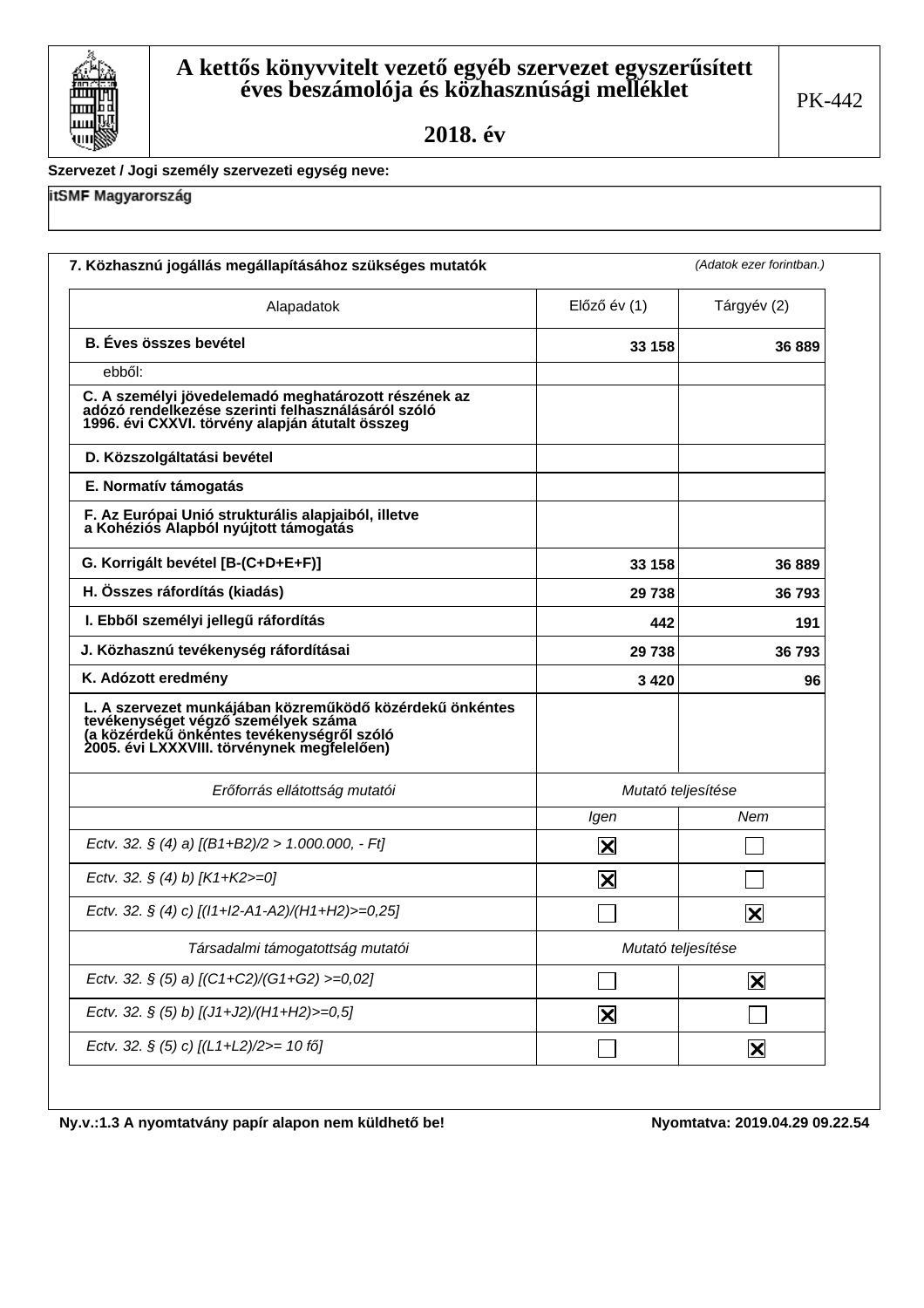

#### Szervezet / Jogi személy szervezeti egység neve:

# itSMF Magyarország

| Támogatási program elnevezése:                                                                                                                                                                                                                                                                                    |                                                                                          |  |  |  |  |  |
|-------------------------------------------------------------------------------------------------------------------------------------------------------------------------------------------------------------------------------------------------------------------------------------------------------------------|------------------------------------------------------------------------------------------|--|--|--|--|--|
| Támogató megnevezése:                                                                                                                                                                                                                                                                                             |                                                                                          |  |  |  |  |  |
|                                                                                                                                                                                                                                                                                                                   | központi költségvetés                                                                    |  |  |  |  |  |
|                                                                                                                                                                                                                                                                                                                   | önkormányzati költségvetés                                                               |  |  |  |  |  |
| Támogatás forrása:                                                                                                                                                                                                                                                                                                | nemzetközi forrás                                                                        |  |  |  |  |  |
|                                                                                                                                                                                                                                                                                                                   | $\overline{\mathbf{X}}$<br>más gazdálkodó                                                |  |  |  |  |  |
| Támogatás időtartama:                                                                                                                                                                                                                                                                                             |                                                                                          |  |  |  |  |  |
| Támogatási összeg:                                                                                                                                                                                                                                                                                                | 790                                                                                      |  |  |  |  |  |
| - ebből a tárgyévre jutó összeg:                                                                                                                                                                                                                                                                                  | 790                                                                                      |  |  |  |  |  |
| - tárgyévben felhasznált összeg:                                                                                                                                                                                                                                                                                  | 790                                                                                      |  |  |  |  |  |
| - tárgyévben folyósított összeg:                                                                                                                                                                                                                                                                                  |                                                                                          |  |  |  |  |  |
| Támogatás típusa:                                                                                                                                                                                                                                                                                                 | visszatérítendő<br>vissza nem térítendő<br>$\overline{\mathbf{X}}$                       |  |  |  |  |  |
|                                                                                                                                                                                                                                                                                                                   | Tárgyévben felhasznált összeg részletezése jogcímenként:                                 |  |  |  |  |  |
| Személyi                                                                                                                                                                                                                                                                                                          |                                                                                          |  |  |  |  |  |
| Dologi                                                                                                                                                                                                                                                                                                            | 790                                                                                      |  |  |  |  |  |
| Felhalmozási                                                                                                                                                                                                                                                                                                      |                                                                                          |  |  |  |  |  |
| Osszesen:                                                                                                                                                                                                                                                                                                         | 790                                                                                      |  |  |  |  |  |
|                                                                                                                                                                                                                                                                                                                   | Támogatás tárgyévi felhasználásának szöveges bemutatása:                                 |  |  |  |  |  |
|                                                                                                                                                                                                                                                                                                                   | A befolyt tagdijat teljes egészében a közhasznú tevékenységünk támogatására forditottuk. |  |  |  |  |  |
|                                                                                                                                                                                                                                                                                                                   |                                                                                          |  |  |  |  |  |
|                                                                                                                                                                                                                                                                                                                   |                                                                                          |  |  |  |  |  |
|                                                                                                                                                                                                                                                                                                                   |                                                                                          |  |  |  |  |  |
|                                                                                                                                                                                                                                                                                                                   |                                                                                          |  |  |  |  |  |
|                                                                                                                                                                                                                                                                                                                   | Az üzleti évben végzett főbb tevékenységek és programok bemutatása                       |  |  |  |  |  |
| Konferenciák szervezése és az előadások ingyenes közzététele,illetve ingyenes részvétel biztositása.<br>Nemzetközi vizsgák biztositása magyar nyelven.<br>Magyarország képviselete az itSMF International fórumain.                                                                                               |                                                                                          |  |  |  |  |  |
| 2018-ban is két konferenciát szerveztünk,igy a konferenciák száma elérte a 28-t.Ezek célja a hazai és nemzetközi<br>tapasztalatok megosztása,a helyi sikerek és nehézségek bemutatása, a nemzetközi trendek és az ITIL fejlődésének<br>bemutatása az itSMF International vezető szakembereinek közre műkődésével. |                                                                                          |  |  |  |  |  |